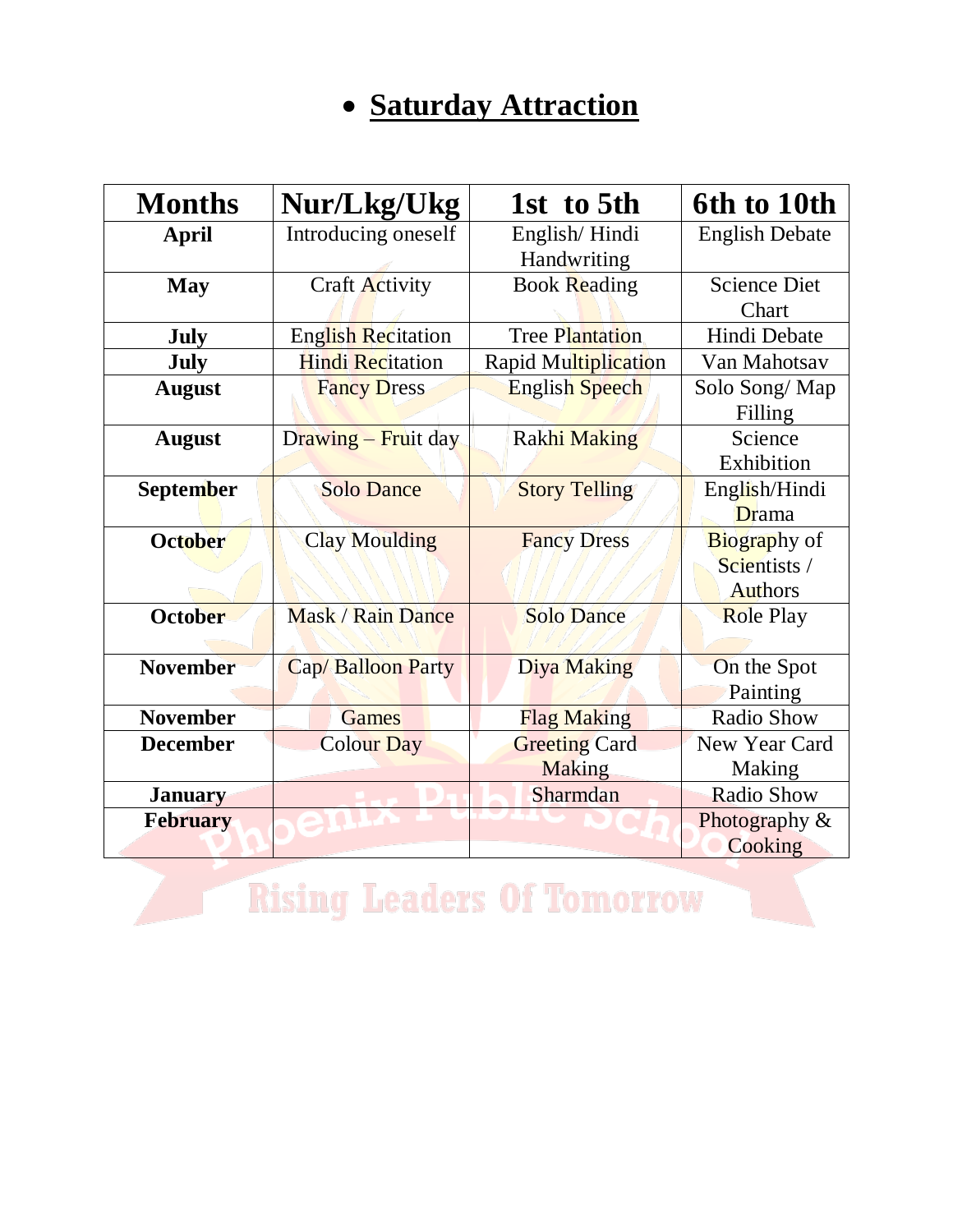#### **Quiz Time**

| <b>Months</b> | <b>Quiz</b>            |
|---------------|------------------------|
| May           | G. K Quiz              |
| July          | <b>Computer Quiz</b>   |
| August        | <b>Maths Quiz</b>      |
| September     | Science Quiz           |
| October       | Hindi Quiz             |
| November      | English Quiz           |
| December      | <b>Sports Quiz</b>     |
| January       | <b>Social Quiz</b>     |
| January       | <b>Current Affairs</b> |
| February      | <b>Mega Quiz</b>       |

## **c** Celebrations

| Date         |                         |
|--------------|-------------------------|
| 15 August    | 15- August              |
| 05 September | <b>Teachers Day</b>     |
| 14 November  | Children's Day          |
| 02 October   | 2 <sup>nd</sup> October |
| 26 January   | 26th January            |

## **Examination Time**

| <b>Exam Schedule</b>                  | <b>Date</b>                | <b>PTM</b> |
|---------------------------------------|----------------------------|------------|
| P.T. 1st                              | May                        |            |
| P.T. 2nd                              | August                     |            |
| <b>Half Yearly</b>                    | September to October       |            |
| P.T. 3rd                              | December                   |            |
| P.T. 4th                              | <b>January to February</b> |            |
| <b>Final Examination</b>              | March                      |            |
| <b>New Session Begin From 3 April</b> |                            |            |